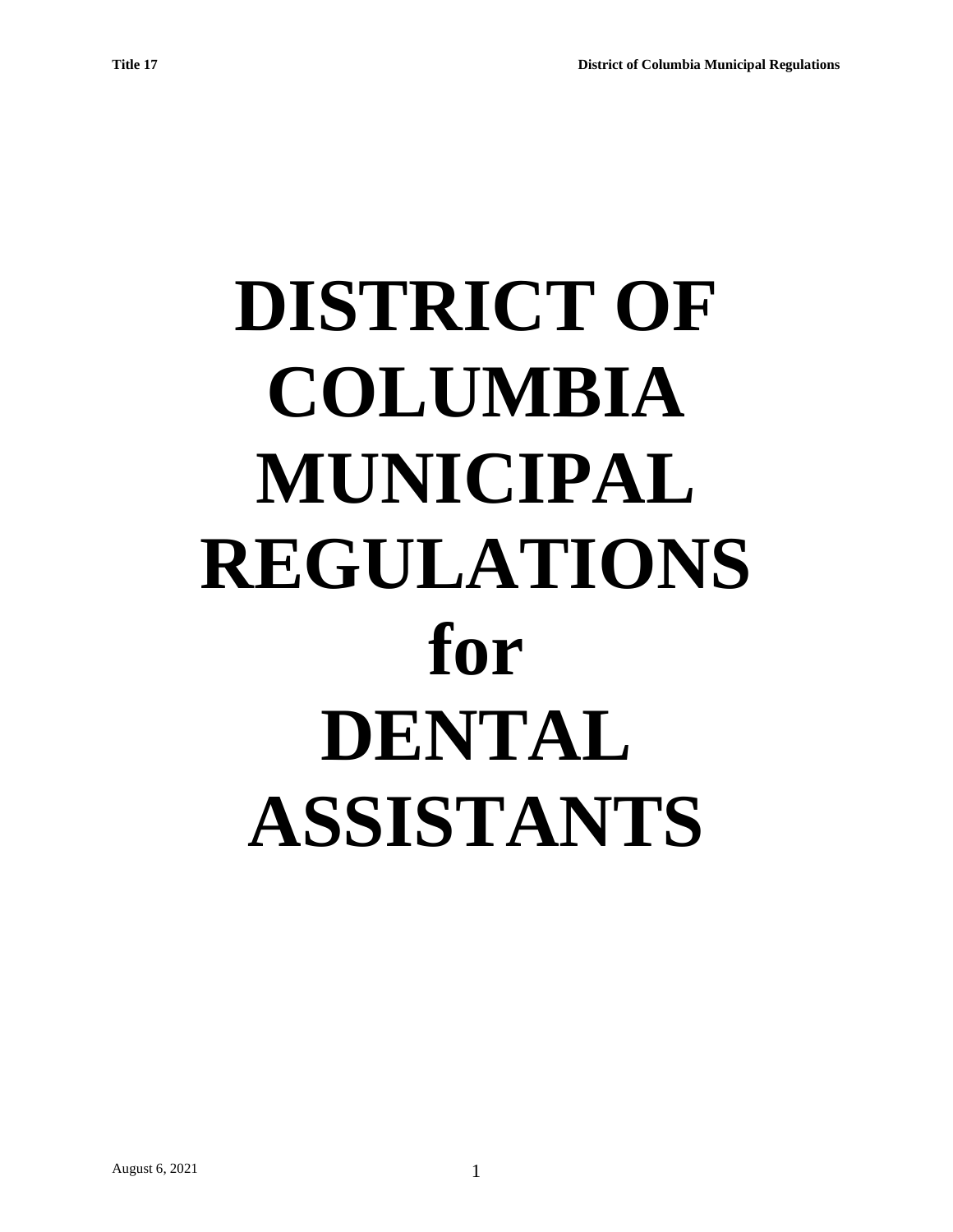#### **CHAPTER 90 DENTAL ASSISTANTS**

| Secs. |                                              |
|-------|----------------------------------------------|
| 9000  | <b>General Provisions</b>                    |
| 9001  | <b>Registration Required</b>                 |
| 9002  | <b>Term of Registration</b>                  |
| 9003  | <b>Education Requirements</b>                |
| 9004  | <b>Scope of Practice</b>                     |
| 9005  | <b>Radiography Requirements</b>              |
| 9006  | <b>Responsibility of Supervising Dentist</b> |
| 9007  | <b>Continuing Education Requirements</b>     |
|       |                                              |

**9099 Definitions**

## **9000 GENERAL PROVISIONS**

- 9000.1 This chapter shall apply to applicants for and holders of a license to practice as a dental assistant.
- 9000.2 Chapters 40 (Health Occupations: General Rules) and 41 (Health Occupations: Administrative Procedures) of title 17 of the District of Columbia Municipal Regulations supplement this chapter.

## **9001 REGISTRATION REQUIRED**

- 9001.1 No person shall perform or be permitted to perform any duties as a dental assistant without a registration issued by the Board.
- 9001.2 Notwithstanding subsection 9001.1, a person who is performing the duties of a dental assistant on the effective date of this chapter shall obtain a registration no later than September 17, 2012.

#### **9002 TERM OF REGISTRATION**

- 9002.1 Subject to § 9002.2, a registration issued pursuant to this chapter shall expire at 12:00 midnight of December 31 of each odd-numbered year.
- 9002.2 If the Director changes the renewal system pursuant to § 4006.3 of chapter 40 of this title, a registration issued pursuant to this chapter shall expire at 12:00 midnight of the last day of the month of the birth date of the holder of the registration or other date established by the Director.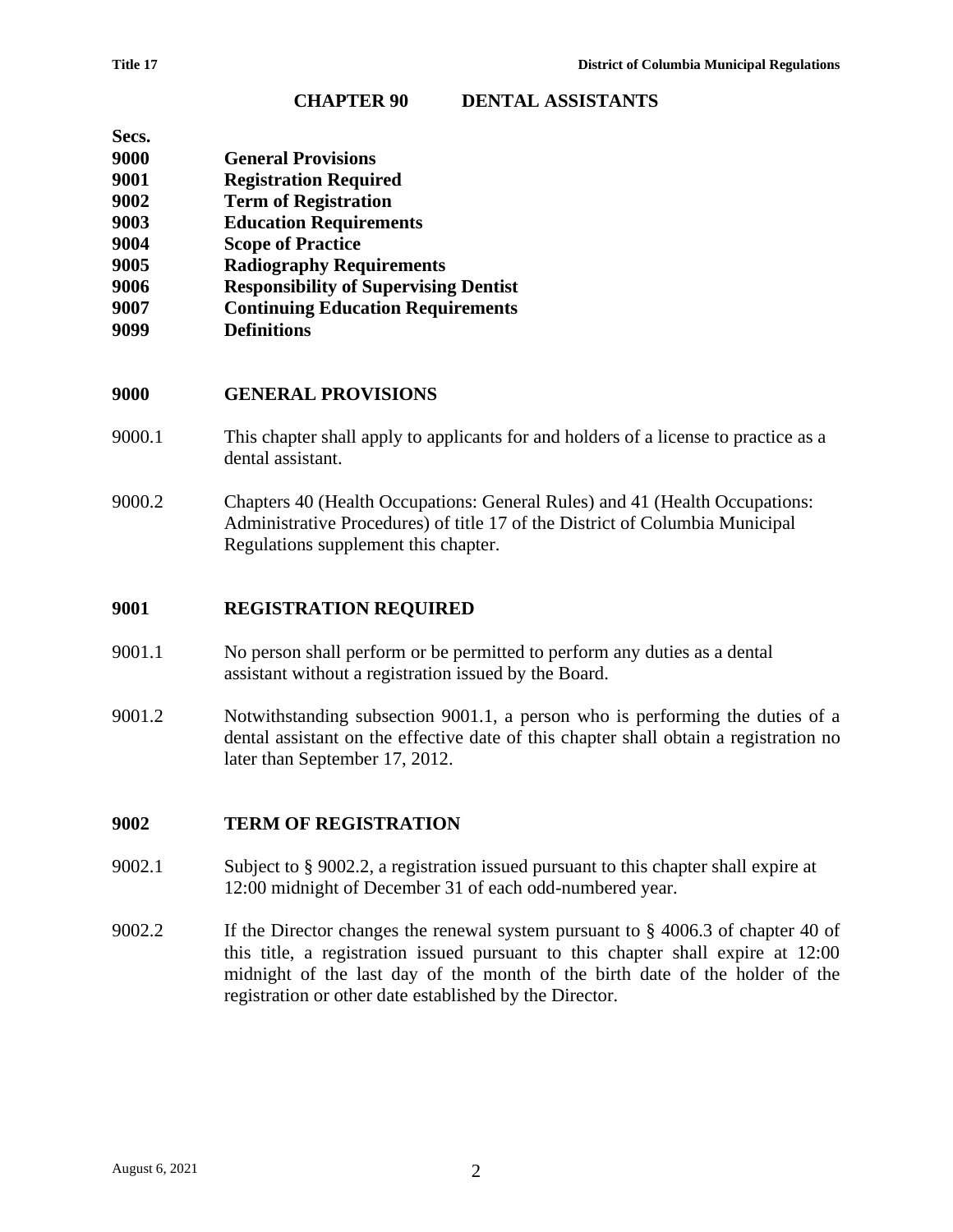## **9003 EDUCATION REQUIREMENTS**

- 9003.1 An applicant for a Level I Dental Assistant registration shall submit proof satisfactory to the Board that the applicant has a high school diploma or has a general equivalency diploma.
- 9003.2 An applicant for a Level II Dental Assistant registration shall submit proof satisfactory to the Board that the applicant has:
	- (a) A high school diploma or has a general equivalency diploma;
	- (b) Successfully completed a course in dental radiography training meeting the requirements set forth in § 9005.1 of this chapter; and
	- (c) Successfully completed and graduated from an educational program for dental assistants approved by the Board or the American Dental Association's (ADA) Commission on Dental Accreditation (CODA); or
	- (d) A current and valid certification as a Certified Dental Assistant from the Dental Assisting National Board (DANB), or other dental assisting certification approved by the Board.

# **9004 SCOPE OF PRACTICE**

- 9004.1 Subject to the restrictions set forth in this section, a dentist may delegate to a registered dental assistant only those procedures which are:
	- (a) Appropriate to the training and experience of the dental assistant and the practice of the supervising dentist;
	- (b) Reversible; and
	- (c) To be performed under the direct supervision of the dentist.
- 9004.2 Level I Dental Assistant may perform the following functions under direct supervision of a dentist:
	- (a) Placing retraction cord;
	- (b) Placing matrices;
	- (c) Applying a medicinal agent to a tooth for a prophylactic purpose;
	- (d) Placing periodontal dressings;
	- (e) Removing temporary restorations without the use of a rotary instrument;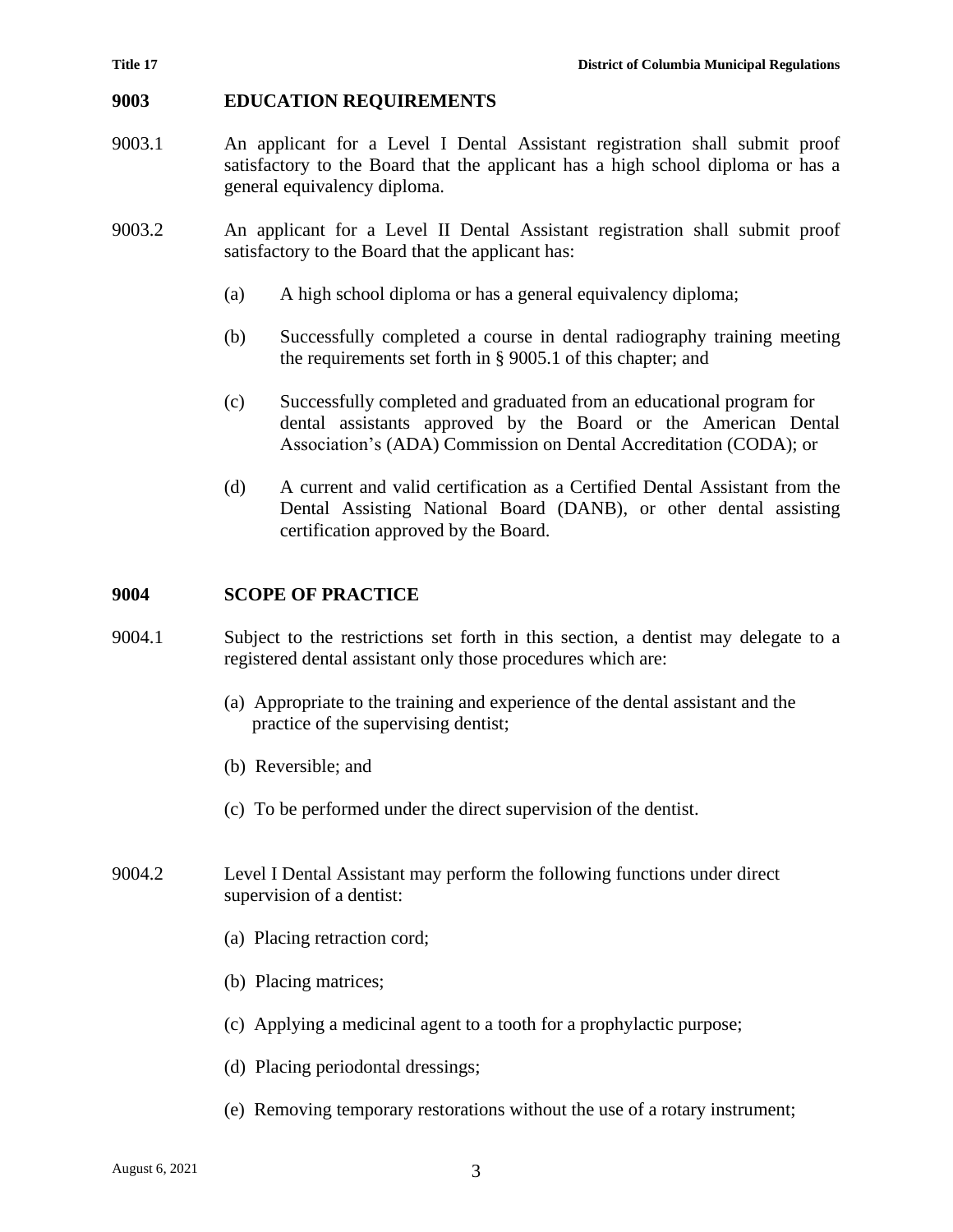- (f) Removing sutures;
- (g) Taking impression for study models or diagnostic casts;
- (h) Rinsing and aspirating the oral cavity;
- (i) Retracting the lips, cheek, tongue, and flaps;
- (j) Placing or removing materials for the isolation of the dentition, provided that the material is not retained by the dentition;
- (k) Applying topical anesthesia;
- (l) Constructing athletic mouth guards in models;
- (m) Performing intraoral photography;
- (n) Curing by the use of halogen light;
- (o) Checking for loose bands;
- (p) Whitening; and
- (q) Other functions as approved by the Board.
- 9004.3 Level II Dental Assistant may perform the following functions under direct supervision of a dentist:
	- (a) All functions permitted to Level I Dental Assistant, as enumerated in § 9004.2;
	- (b) Performing vitality tests;
	- (c) Taking alginate impressions for intraoral appliances;
	- (d) Applying topical fluoride;
	- (e) Applying desensitizing agents;
	- (f) Placing or removing a rubber dam;
	- (g) Etching;
	- (h) Fabricating indirect restorations in a dental office;
	- (i) Placing or removing a matrix band;
	- (j) Drying a root canal;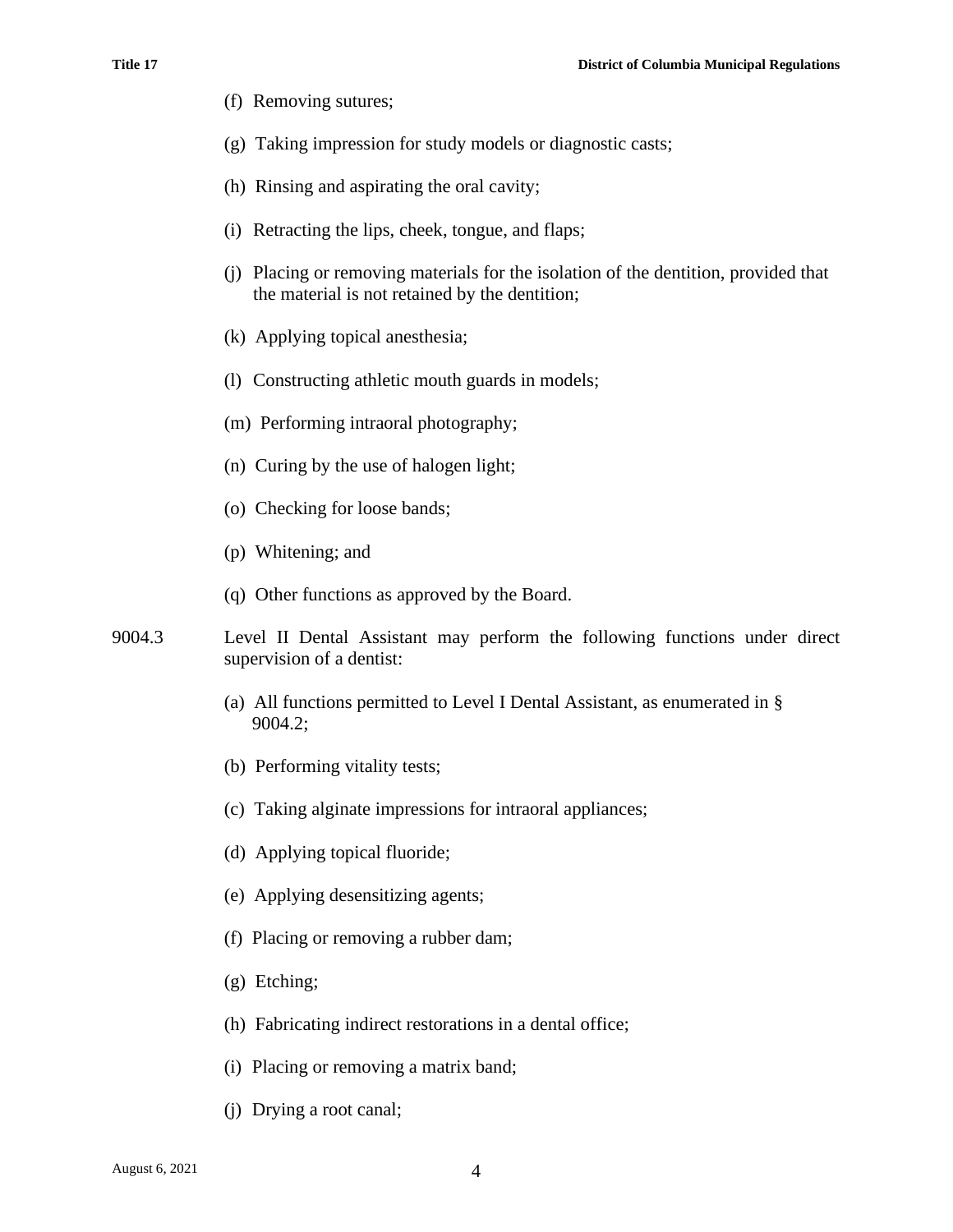- (k) Preparing and fitting stainless steel crowns; (l) Preparing temporary crowns; (m) Removing excess cement; (n) Removing or placing a periodontal dressing (except placing the original periodontal dressing); and (o) Constructing athletic mouth guards on models. 9004.4 A Level I or II Dental Assistant working under the direct supervision of an orthodontist may also perform the following functions: (a) Preparing and fitting orthodontic bands; (b) Removing excess cement from around orthodontic bands; (c) Placing and removing arch wires; (d) Cementing of orthodontic bands, placement of bonded attachments, or removing cemented or bonded orthodontic bands and attachments; (e) Placing elastics and ligatures; and (f) Selecting headgear. 9004.5 A dentist shall not delegate to a dental assistant any of the following procedures: (a) Those procedures excluded by 17 DCMR § 4215.1; (b) A preliminary dental examination; (c) A complete prophylaxis, including the removal of any deposits, diseased crevicular tissue, accretion, or stain from the surface of a tooth or a restoration; (d) The intraoral polishing of a tooth or a restoration; (e) The charting of cavities during preliminary examination, prophylaxis, or polishing; however, a dentist may permit an assistant to record the charting of cavities as dictated by the dentist or dental hygienist during the course of a preliminary examination or dental procedure; (f) The instruction of individuals or groups of individuals in oral health care, unless it is in the dental office and done as instructed by the dentist;
	- (g) The application of pit and fissure sealants;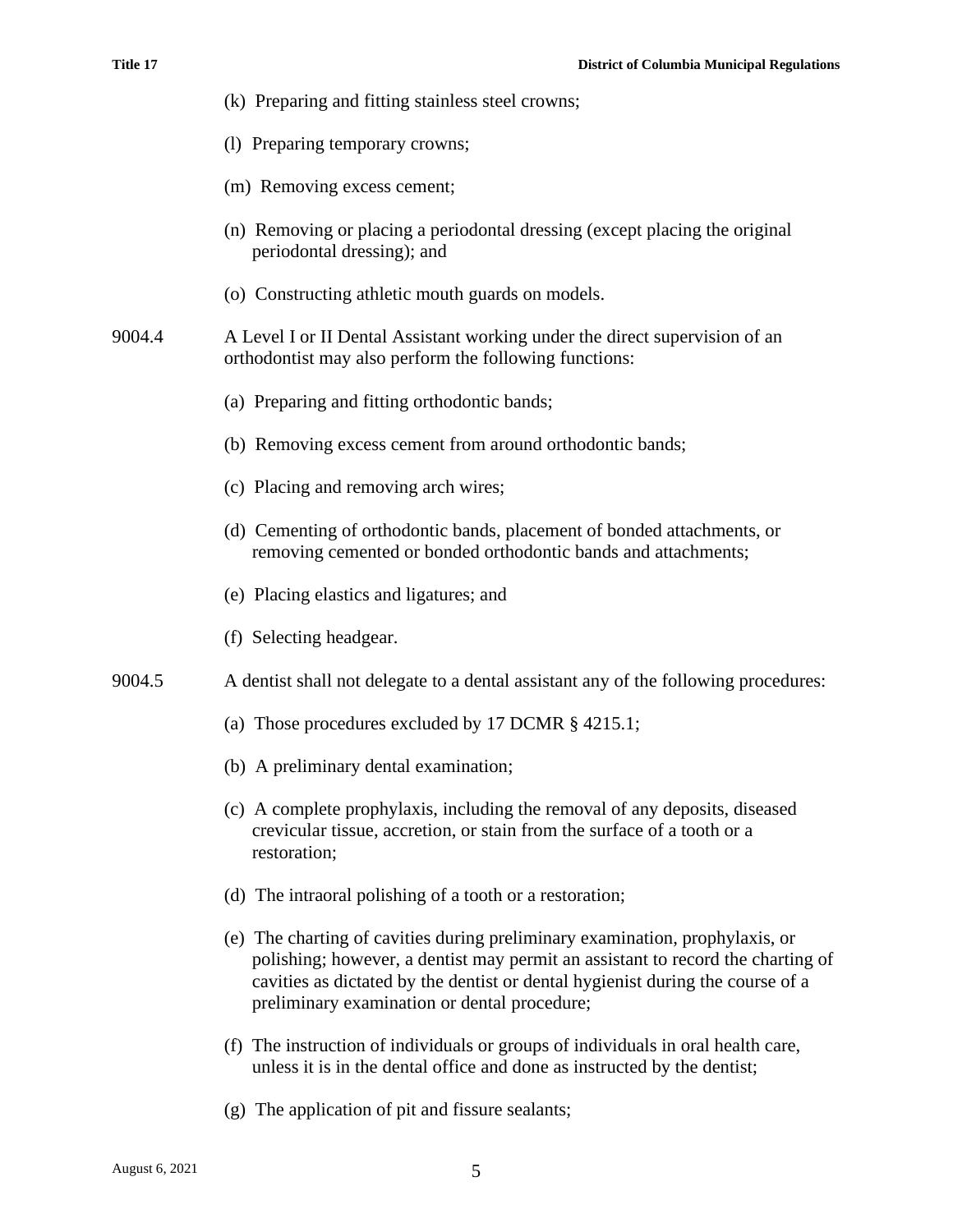- (h) Diagnostic screening to identify indications of oral abnormalities;
- (i) Administration of local anesthesia with board identified criteria and certification;
- (j) Administration of nitrous oxide with board identified criteria and certification;
- (k) Placement of temporary restorations; or
- (l) Taking final impressions.

# **9005 RADIOGRAPHY REQUIREMENTS**

- 9005.1 A Level II dental assistant shall be eligible to place or expose dental x-ray film if he or she has:
	- (a) Successfully passed the Dental Assistant National Board's (DANB) Radiation Health and Safety (RHS) examination or Certified Dental Assistant (CDA) examination; or
	- (b) Successfully completed a Board-approved dental radiology training program consisting of at least twenty-four (24) hours of coursework in radiology, radiation safety, biology, and physics, and has successfully passed the examination(s) required for successful completion of the program.

#### **9006 RESPONSIBILITY OF SUPERVISING DENTIST**

9006.1 In all instances, the licensed dentist assumes ultimate responsibility for determining, on the basis of his or her diagnosis, the specific treatment the patient will receive and which aspects of treatment will be delegated to a dental assistant in accordance with this chapter and the Act.

# **9007 CONTINUING EDUCATION REQUIREMENTS**

- 9007.1 Except as provided in § 9007.2, this section shall apply to all applicants for the renewal, reactivation, or reinstatement of a dental assistant registration.
- 9007.2 This section shall not apply to applicants for the first renewal of a dental assistant registration.
- 9007.3 A continuing education credit shall be valid only if it is part of a program approved by the Board.
- 9007.4 An applicant shall have the burden of verifying whether a program is approved by the Board pursuant to this section prior to attending the program.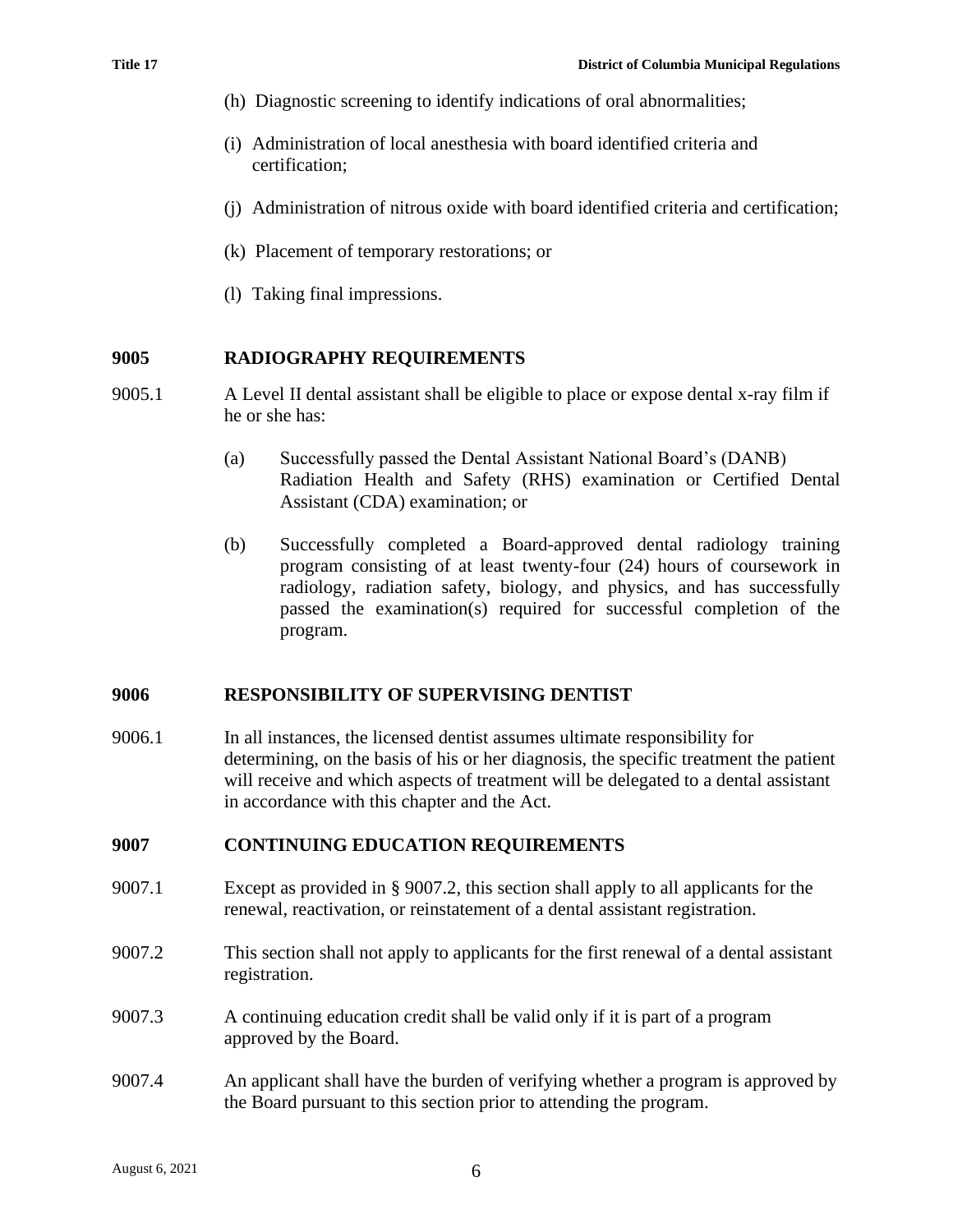| Title 17 | <b>District of Columbia Municipal Regulations</b>                                                                                                                                                                                                                                                                                                                                                                                                                                                                              |
|----------|--------------------------------------------------------------------------------------------------------------------------------------------------------------------------------------------------------------------------------------------------------------------------------------------------------------------------------------------------------------------------------------------------------------------------------------------------------------------------------------------------------------------------------|
| 9007.5   | A continuing education credit shall consist of at least sixty (60) minutes of<br>instruction in an approved continuing education program.                                                                                                                                                                                                                                                                                                                                                                                      |
| 9007.6   | Beginning with the licensure period ending December 31, 2021, not more than<br>five (5) continuing education credits for approved internet continuing education<br>courses may be accepted in any renewal period, or for reinstatement or<br>reactivation of a license.                                                                                                                                                                                                                                                        |
| 9007.7   | For the licensure period ending December 31, 2019, an applicant for renewal of a<br>dental assistant registration shall:                                                                                                                                                                                                                                                                                                                                                                                                       |
|          | (a) Have completed seven (7) hours of credit within the two-year (2) period<br>preceding the date the registration expires, which shall include at least:                                                                                                                                                                                                                                                                                                                                                                      |
|          | (1) Current certification of having completed two (2) hours in basic life<br>support ("BLS certification");                                                                                                                                                                                                                                                                                                                                                                                                                    |
|          | (2) Two (2) hours of infection control in approved continuing education<br>programs;                                                                                                                                                                                                                                                                                                                                                                                                                                           |
|          | (3) One (1) hour of ethics in an approved continuing education programs;<br>and                                                                                                                                                                                                                                                                                                                                                                                                                                                |
|          | (4) Two (2) hours of continuing education on cultural competency or<br>specialized clinical training focusing on patients or clients who<br>identify as lesbian, gay, bisexual, transgender, gender nonconforming,<br>queer, or question their sexual orientation or gender identity and<br>expression ("LGBTQ") meeting the requirements of Section $510(b)(5)$<br>of the District of Columbia Health Occupations Revision Act of 1985,<br>effective March 25, 1986 (D.C. Law 6-99; D.C. Official Code § 3-<br>1205.10(b)(5); |
|          | (b) Attest to completion of the required continuing education credits on the<br>renewal application form; and                                                                                                                                                                                                                                                                                                                                                                                                                  |
|          | (c) Be subject to a random audit.                                                                                                                                                                                                                                                                                                                                                                                                                                                                                              |
| 9007.8   | Beginning with the licensure period ending December 31, 2021, an applicant for<br>renewal of a dental assistant registration shall:                                                                                                                                                                                                                                                                                                                                                                                            |
|          | (a) Have completed ten $(10)$ hours of credit within the two-year $(2)$ period<br>preceding the date the registration expires, which shall include at least:                                                                                                                                                                                                                                                                                                                                                                   |
|          | (1) Current certification of having completed two (2) hours in basic life<br>support ("BLS certification");                                                                                                                                                                                                                                                                                                                                                                                                                    |
|          | (2) Two (2) hours of infection control in approved continuing education<br>programs;                                                                                                                                                                                                                                                                                                                                                                                                                                           |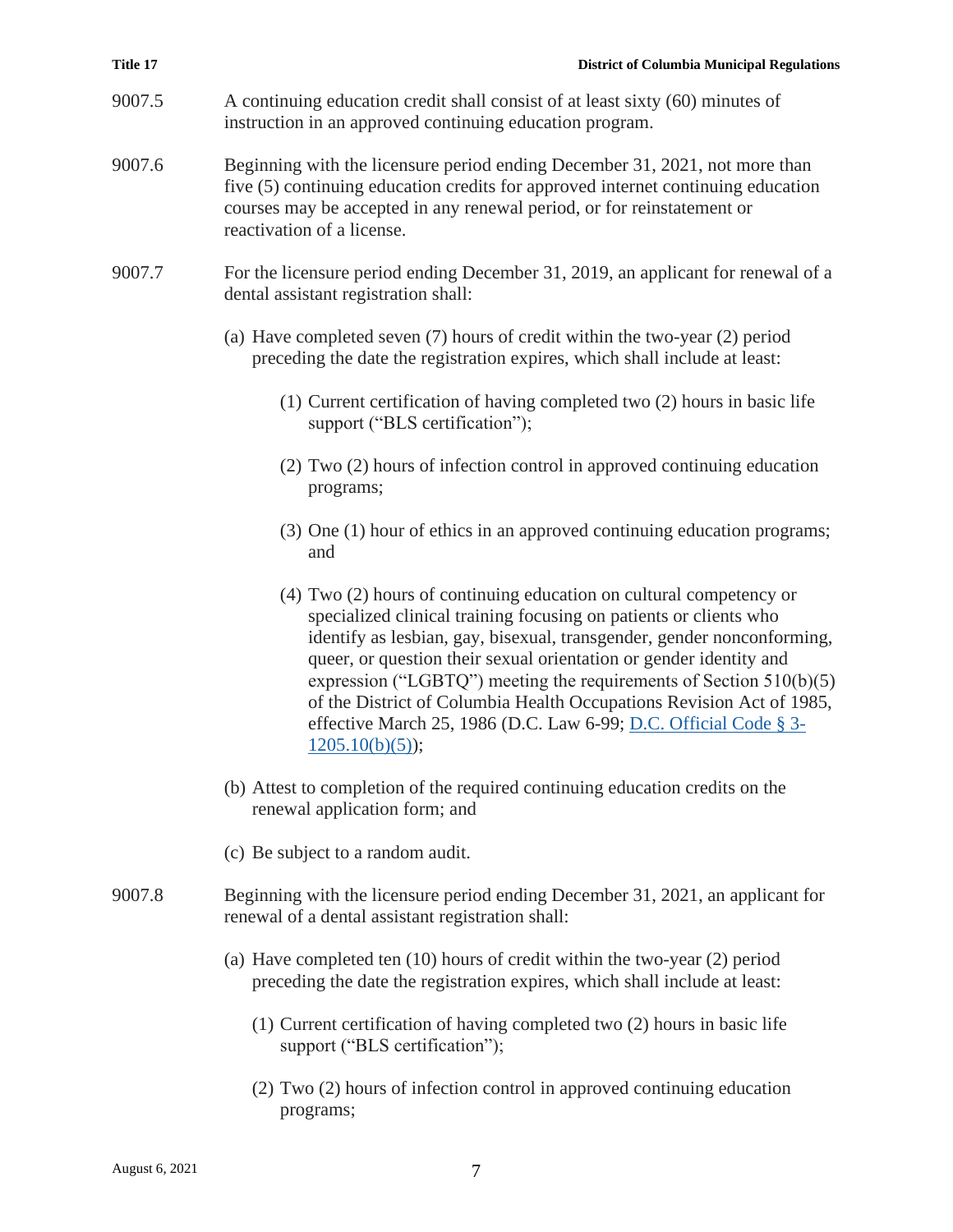- (3) One (1) hour of ethics in an approved continuing education programs;
- (4) Two (2) hours of continuing education on cultural competency or specialized clinical training focusing on patients or clients who identify as lesbian, gay, bisexual, transgender, gender nonconforming, queer, or question their sexual orientation or gender identity and expression ("LGBTQ") meeting the requirements of Section  $510(b)(5)$  of the District of Columbia Health Occupations Revision Act of 1985, effective March 25, 1986 (D.C. Law 6-99; [D.C. Official Code § 3-1205.10\(b\)\(5\)\)](https://1.next.westlaw.com/Link/Document/FullText?findType=L&pubNum=1000869&cite=DCCODES3-1205.10&originatingDoc=NA3524BA05D3911EAADCFAA509F2BBAA7&refType=SP&originationContext=document&transitionType=DocumentItem&contextData=(sc.History*oc.Document)#co_pp_277b00009cfc7); and
- (5) At least ten percent (10%) of the total required continuing education shall be in the subjects determined by the Director as public health priorities of the District every five (5) years or less frequently, as deemed appropriate by the Director, with notice of the subject matter published in the *D.C. Register*. The Board shall disseminate the identified subjects to its licensees when determined by the Director via electronic communication and through publication on its website;
- (b) Attest to completion of the required continuing education credits on the renewal application form; and
- (c) Be subject to a random audit.
- 9007.9 For the licensure period ending December 31, 2019, to qualify for reinstatement or reactivation of a dental assistant registration, an applicant shall submit proof of having completed a minimum of seven (7) hours of credit within the year immediately preceding the date of the application, which shall include at least:
	- (a) Current certification of having completed two (2) hours in basic life support ("BLS certification");
	- (b) Two (2) hours of infection control in approved continuing education programs;
	- (c) One (1) hour of ethics in an approved continuing education programs; and
	- (d) Two (2) hours of continuing education on cultural competency or specialized clinical training focusing on patients or clients who identify as lesbian, gay, bisexual, transgender, gender nonconforming, queer, or question their sexual orientation or gender identity and expression ("LGBTQ") meeting the requirements of Section 510(b)(5) of the District of Columbia Health Occupations Revision Act of 1985, effective March 25, 1986 (D.C. Law 6- 99; [D.C. Official Code § 3-1205.10\(b\)\(5\)\)](https://1.next.westlaw.com/Link/Document/FullText?findType=L&pubNum=1000869&cite=DCCODES3-1205.10&originatingDoc=NA3524BA05D3911EAADCFAA509F2BBAA7&refType=SP&originationContext=document&transitionType=DocumentItem&contextData=(sc.History*oc.Document)#co_pp_277b00009cfc7).
- 9007.10 Beginning with the licensure period ending December 31, 2021, to qualify for reinstatement or reactivation of a dental assistant registration, an applicant shall submit proof of having completed a minimum of ten (10) hours of credit within the year immediately preceding the date of the application, which shall include at least: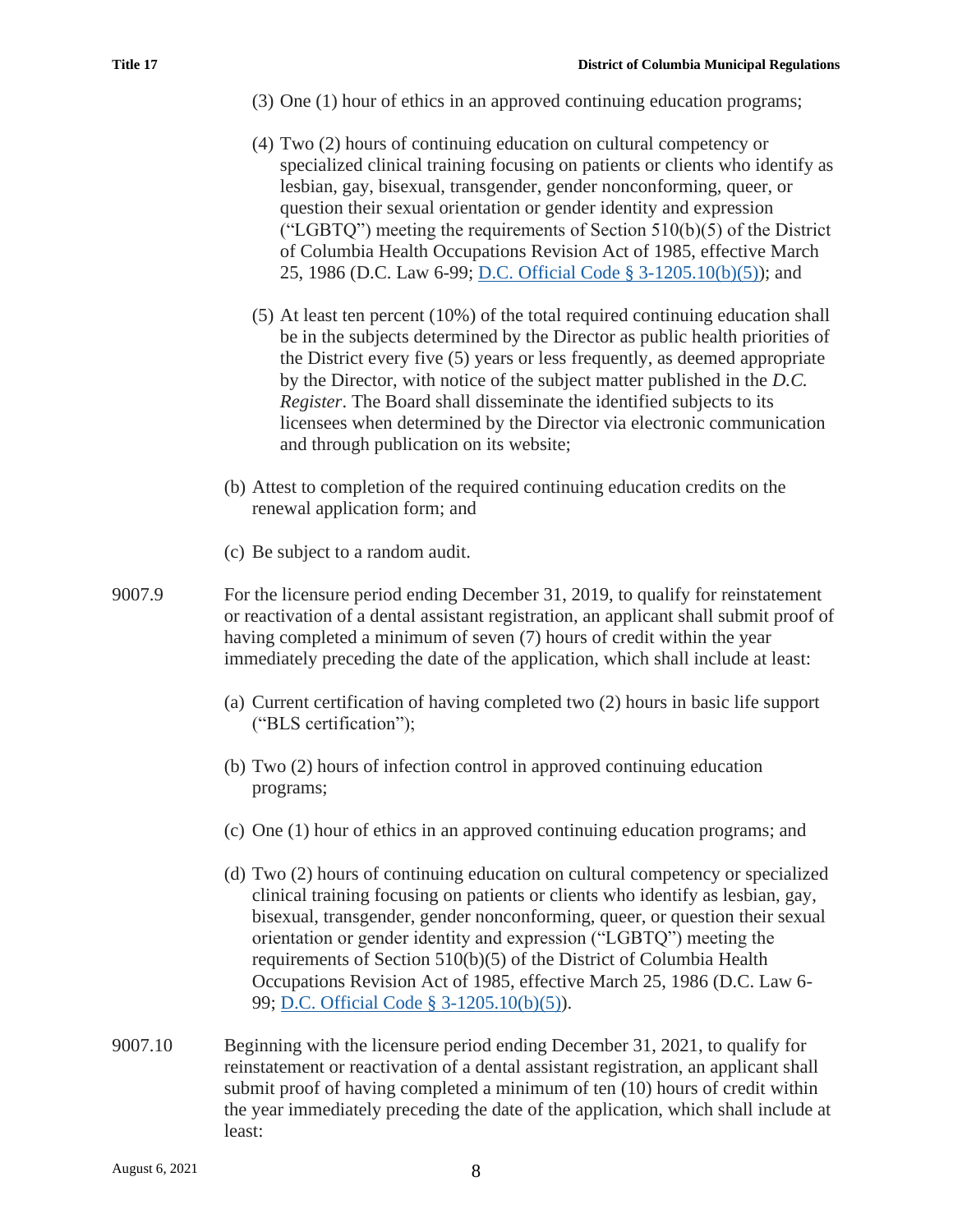- (a) Current certification of having completed two (2) hours in basic life support ("BLS certification");
- (b) Two (2) hours of infection control in approved continuing education programs;
- (c) One (1) hour of ethics in an approved continuing education programs;
- (d) Two (2) hours of continuing education on cultural competency or specialized clinical training focusing on patients or clients who identify as lesbian, gay, bisexual, transgender, gender nonconforming, queer, or question their sexual orientation or gender identity and expression ("LGBTQ") meeting the requirements of Section 510(b)(5) of the District of Columbia Health Occupations Revision Act of 1985, effective March 25, 1986 (D.C. Law 6- 99; [D.C. Official Code § 3-1205.10\(b\)\(5\)\)](https://1.next.westlaw.com/Link/Document/FullText?findType=L&pubNum=1000869&cite=DCCODES3-1205.10&originatingDoc=NA3524BA05D3911EAADCFAA509F2BBAA7&refType=SP&originationContext=document&transitionType=DocumentItem&contextData=(sc.History*oc.Document)#co_pp_277b00009cfc7); and
- (e) At least ten percent (10%) of the total required continuing education shall be in the subjects determined by the Director as public health priorities of the District every five (5) years or less frequently, as deemed appropriate by the Director, with notice of the subject matter published in the *D.C. Register*. The Board shall disseminate the identified subjects to its licensees when determined by the Director via electronic communication and through publication on its website.
- 9007.11 Applicants for renewal of a registration shall only be required to prove completion of the required continuing education credits by submitting proof if requested to do so as part of the random audit, or if otherwise requested to do so by the Board. 9007.12 An applicant for renewal of a registration who fails to renew the registration by the date the registration expires may renew the registration for up to sixty (60) days after the date of expiration by completing the application, submitting the required supporting documents, and paying the required late fee. Upon renewal, the applicant shall be deemed to have possessed a valid registration during the

period between the expiration of the registration and the renewal thereof.

- 9007.13 If an applicant for renewal of a registration fails to renew the registration and pay the late fee within sixty (60) days after the expiration of applicant's registration, the registration shall be considered to have lapsed on the date of expiration. The applicant shall thereafter be required to apply for reinstatement of an expired registration and meet all requirements and fees for reinstatement.
- 9007.14 The Board may, in its discretion, grant an extension of the sixty (60) day period, up to a maximum of one (1) year, to renew after expiration if the applicant's failure to renew was for good cause. As used in this section, "good cause" includes the following:
	- (a) Serious and protracted illness of the applicant; and
	- (b) The death or serious and protracted illness of a member of the applicant's